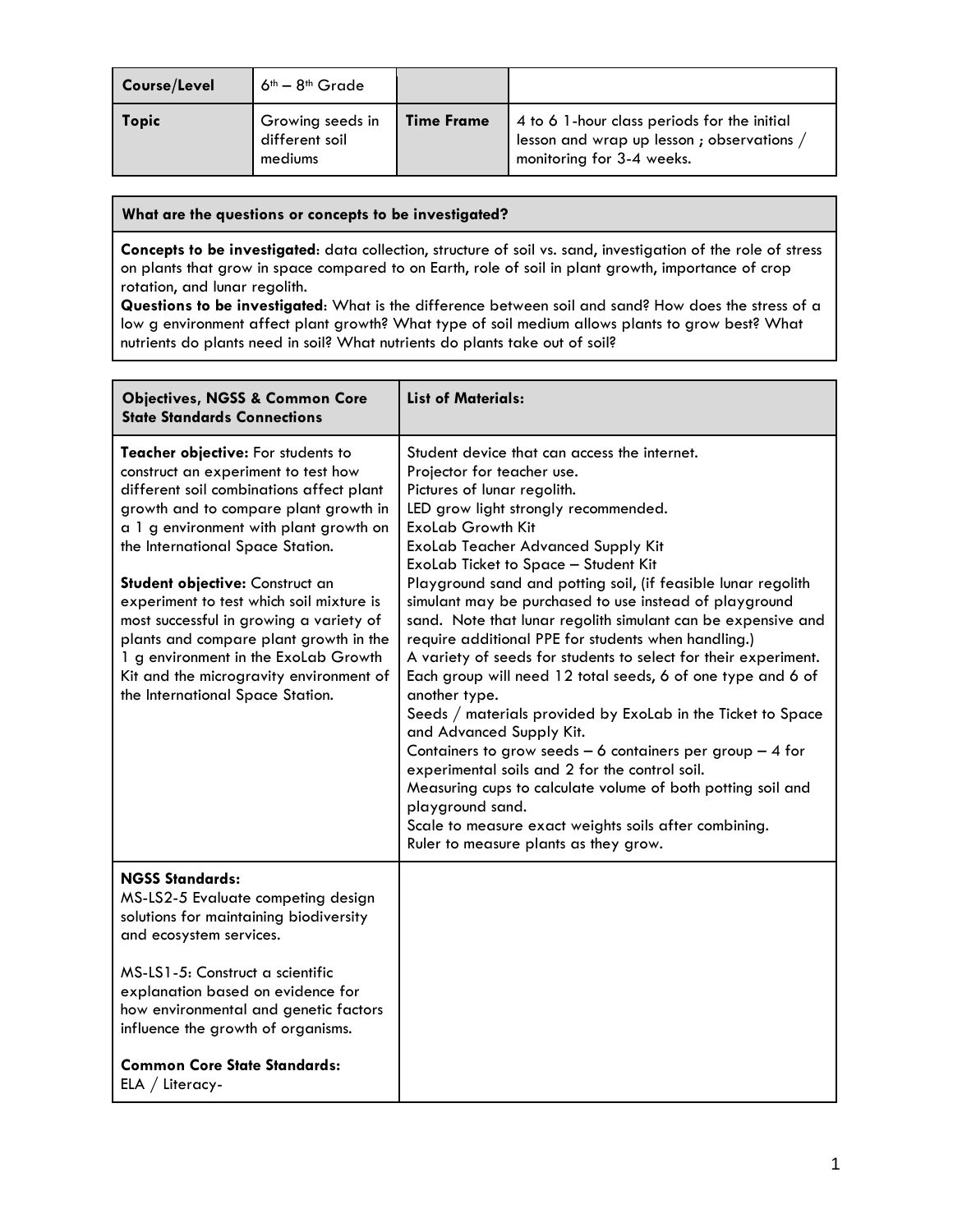| SL.8.4 Present claims and findings,<br>emphasizing salient points in a focused,<br>coherent manner with relevant<br>evidence, sound valid reasoning, and |  |  |
|----------------------------------------------------------------------------------------------------------------------------------------------------------|--|--|
| well-chosen details.                                                                                                                                     |  |  |
| SL.8.5 Integrate multimedia and visual<br>displays into presentations to clarify<br>information, strengthen claims and<br>evidence, and add interest     |  |  |
| <b>Mathematics-</b><br>6.SP.4 Summarize numerical data sets                                                                                              |  |  |
| in relation to their context.                                                                                                                            |  |  |
| <b>Prior Knowledge Requirements</b>                                                                                                                      |  |  |
| Knowledge of photosynthesis, and what seeds need to grow.                                                                                                |  |  |

# **5E Descriptions**

## **Engage (15 min.)**

Show students pictures of Moon regolith and have students touch physical samples of playground sand and potting soil. Show a short video of astronauts working on the International Space Station with an ExoLab CubeLab [\(https://magnitude.io/exolab-9/](https://magnitude.io/exolab-9/) ).

Start a conversation asking students what they notice about the physical structure (both similarities and differences) between all the sample soils. Ask students what they wonder and what they notice as Astronaut Shannon Walker removes the ExoLab CubeLab on the ISS.

Tell students that when astronauts go to the Moon or Mars they will have to figure out how to feed their crew since they are not able to bring all of their food with them. Astronauts will also need to grow plants as they travel to Mars and use regolith once they land on either the Moon or Mars as a soil additive since they will not be able to bring all of the necessary soil with them to grow plants and food.

Build rubric shared with students to use as a guideline for the project.

### **Explore (120 min.) 2 60-minute class periods**

Students will research regolith, soil, and the importance of soil by reading the following articles: [\(https://www.britannica.com/science/regolith\)](https://www.britannica.com/science/regolith)

[\(https://www.britannica.com/summary/soil\)](https://www.britannica.com/summary/soil)

[\(https://www.isric.org/discover/about\\_soils/why-are-soils-](https://www.isric.org/discover/about_soils/why-are-soils-important#:~:text=Soil%20provides%20plants%20with%20foothold,against%20pollutants%2C%20thus%20protecting%20groundwater)

[important#:~:text=Soil%20provides%20plants%20with%20foothold,against%20pollutants%2C%20thu](https://www.isric.org/discover/about_soils/why-are-soils-important#:~:text=Soil%20provides%20plants%20with%20foothold,against%20pollutants%2C%20thus%20protecting%20groundwater) [s%20protecting%20groundwater\)](https://www.isric.org/discover/about_soils/why-are-soils-important#:~:text=Soil%20provides%20plants%20with%20foothold,against%20pollutants%2C%20thus%20protecting%20groundwater)

Students will then use what they learned in the articles to formulate a hypothesis and questions to design an experiment that will test how soil makeup affects plant growth.

Students will construct an experiment using a ratio of playground sand (to represent lunar regolith) and potting soil. Students must use at least 50% (by volume) of playground sand in their soil mixture for each of the two experimental soils.

Students will select two different types of seeds and create two different types of soil mixtures to conduct an experiment on how soil makeup affects plant growth. Students will also plant their selected seeds in 100% potting soil for a control.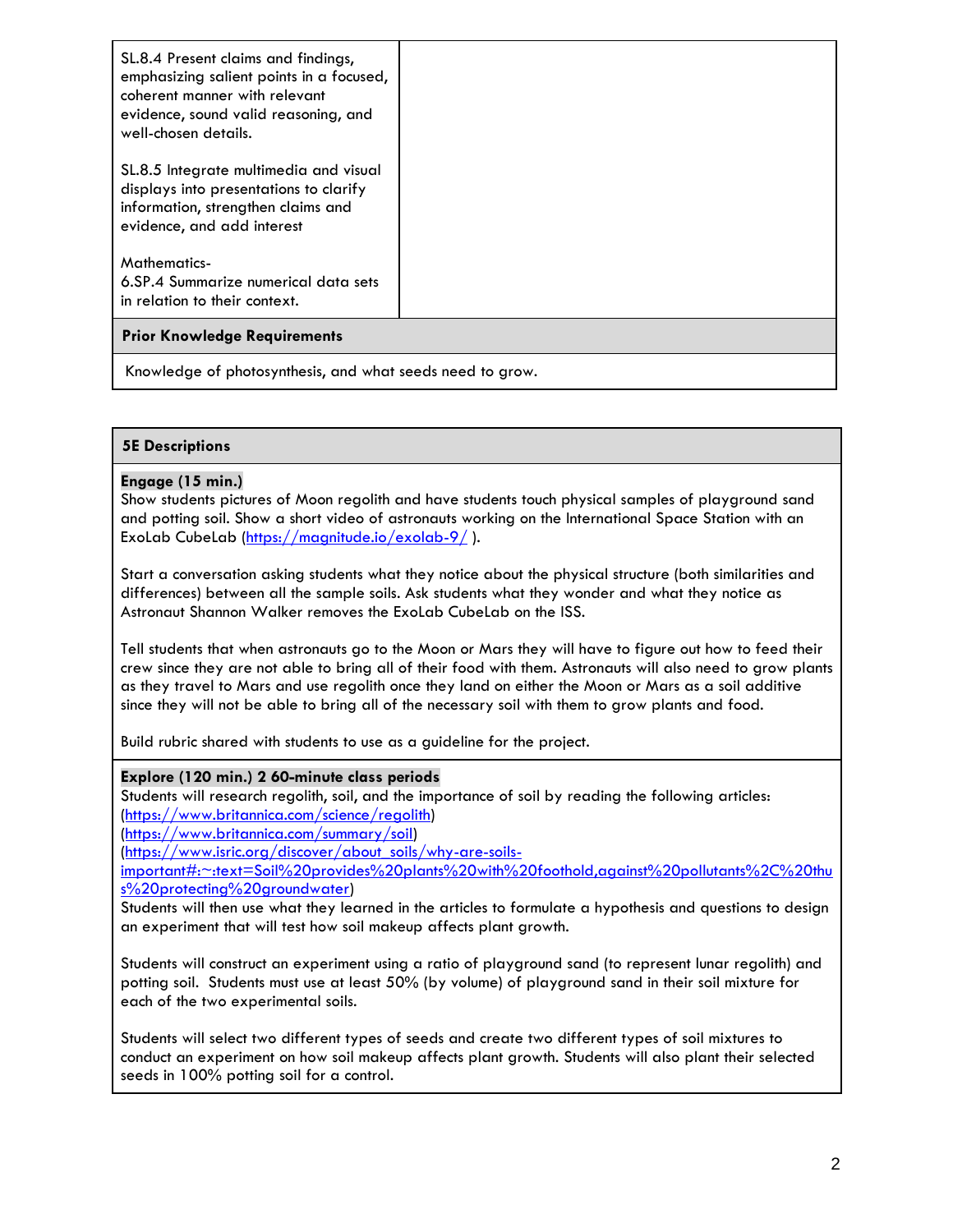Students will design, measure, and plant their seeds in their selected soil mixtures: two containers for one soil mixture, two containers for another soil mixture, and two containers as controls.

Each group of students will have a total of six containers, two seeds per container (six of each type of seed) for their experiments. For example, if students select corn and beans to grow, two corn seeds will be planted in each of the three containers, one representing soil mixture A, one representing soil mixture B, and one representing the control. The six bean seeds will be planted in the remaining three containers, two per container. Each container should be weighed after being planted.

All containers should receive the same amount of water (students can decide how many mL of water) and the same amount of light. An LED grow light is recommended.

For the seeds / plants grown in the ExoLab CubeLab, students will follow the experiment as presented by ExoLab for the ExoLab experiment.

### **Explain (60 min.)**

To be conducted after a one-week growing period. During the growing period students should take daily notes on their plants and record their findings (plant growth, (about five minutes per day). They should observe both the plants they planted in lunar regolith and potting soil, and the plants growing in the ExoLab CubeLab.

Students will share the hypothesis for their experiments and what they learned with their classmates via Flipgrid. Students will share what they thought would happen in their experiment with what actually is happening and come up with reasonable explanations.

Students will continue to conduct their experiment for an additional week. If no seeds have sprouted, students will have the chance to reevaluate their experiment and make changes.

### **Elaborate (60 minutes)**

Students will learn about the importance of crop rotation by watching a short video on *"What is Crop Rotation?"* <https://www.youtube.com/watch?v=O9YDlcKG4rA> and read [https://learninglab.si.edu/q/ll](https://learninglab.si.edu/q/ll-c/mAnLejoKapqTClxN#r/1002612)c/mAnLejoKapaTClxN#r/1002612. Students will reflect how astronauts will use crop rotation on the Moon or on Mars in gardens. Students will also use their knowledge of growing plants in different soil mediums to draw a conclusion on how they would use crop rotation if they carried out their experiments in their soil mediums for another season.

Students will access data from the ExoLab mission on the ISS and compare and contrast it to the data they collected with their ExoLab.

Students will explain their final experiment results showcasing their data collection and final outcomes through their choice of options: photo journal with notes, video, written report, or another means of media to present after consulting with the teacher.

### **Evaluate (30-60 minutes)**

Students will present their findings from the elaborate stage to their classmates in a gallery style walk. As students view their peers work they will fill out the rubric created in the engage stage for fellow students and one for themselves.

Students will evaluate final findings from the ISS ExoLab CubeLab mission and compare and contrast it to the data they collected.

A successful project does not necessarily mean that all of the seeds will have germinated as long as students can elaborate on their findings.